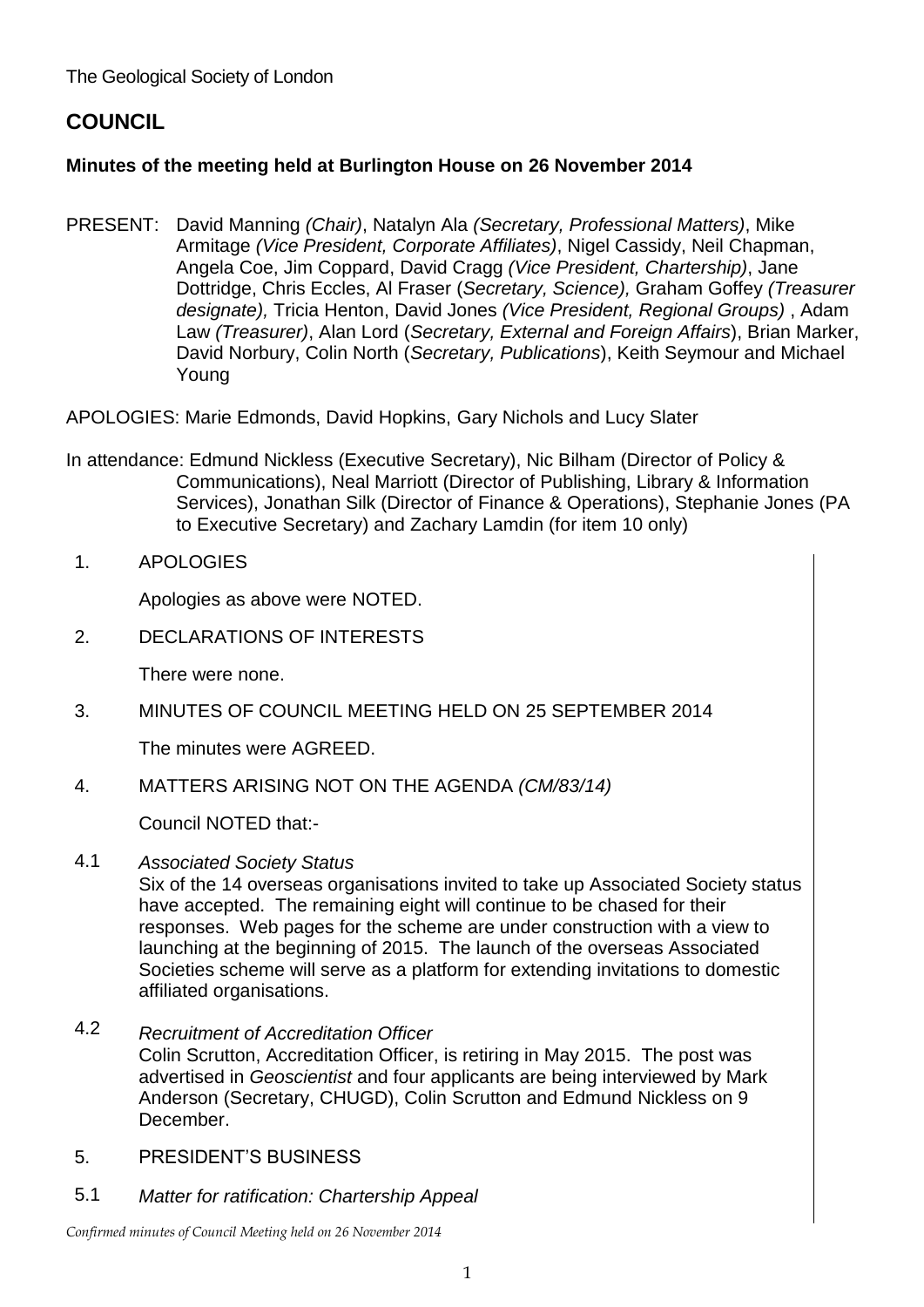See confidential annex.

#### 5.2 *Report of the British Geological Survey Advisory Committee* David Manning, as President of the Society, is invited to attend the advisory committee which was held on 6 and 7 November. The main item on the agenda was the future governance of BGS which is a matter of negotiation between the Chief Executive of BGS and NERC. The main concern for the Society is the preservation of the collections and data and that these are kept available. This is clearly understood by BGS. There was also discussion on the requirement by BGS for independent validation of their staff and in particular the attainment of Chartership. The second day comprised presentations by BGS scientists.

#### 5.3 *Report of the Elections Committee*

There are nine vacancies for ordinary members of Council and eight Fellows have indicated a willingness to stand including the two co-opted members of Council. A President-designate is also being sought and one person has indicated a willingness to stand and another has been approached. The Elections Committee is keen that there are sufficient candidates to cause an election but wishes to avoid an excess and to ensure a balance of expertise on Council. Members of Council who may know of possible candidates were asked to talk to Edmund Nickless who is co-ordinating approaches. It is also anticipated that nominations will come forward from the Fellowship.

#### 5.4 *Report of the Officers' Meeting*

The main items of business were staff-related and will be covered in the Report of the Treasurer later in the agenda.

#### 5.5 *Letter from Professor David Smythe* David Manning told Council that he has offered to meet with Professor Smythe at a mutually agreeable time but a date is yet to be fixed.

#### 5.6 *American Geosciences Institute (AGI) Guidelines for Ethical Professional Conduct (CM/84/14)*

At the beginning of December 2013 the Society agreed to be a signatory to the AGI's Consensus Statement on Ethics in Geosciences. One of the outcomes of this was to develop and promote a common Code of Ethics for geoscientists. Edmund Nickless is a member of the drafting committee. A Consensus Draft of Guidelines for Ethical Professional Conduct was presented to a joint meeting of the AGI member societies and Geological Society of America (GSA) associated societies at a meeting during the GSA annual meeting in October. The Guidelines are intended to be an aspirational document and will not be binding on any AGI member society or its members, but member societies are being invited to adopt the Guidelines to whatever degree is felt appropriate.

The Professional Committee discussed the Guidelines at their meeting on 20 November and saw them as a helpful input to any future revision of the Society's Codes of Conduct.

Council AGREED IN PRINCIPLE that the Society should adopt the Guidelines and responsibility for their review and passing any feedback to the AGI was remitted to the Professional Committee. Council members were asked to pass any comments to Natalyn Ala for reporting to the Professional Committee.

EN Council NA

Council

# 6. REPORT OF THE TREASURER

*Confirmed minutes of Council Meeting held on 26 November 2014*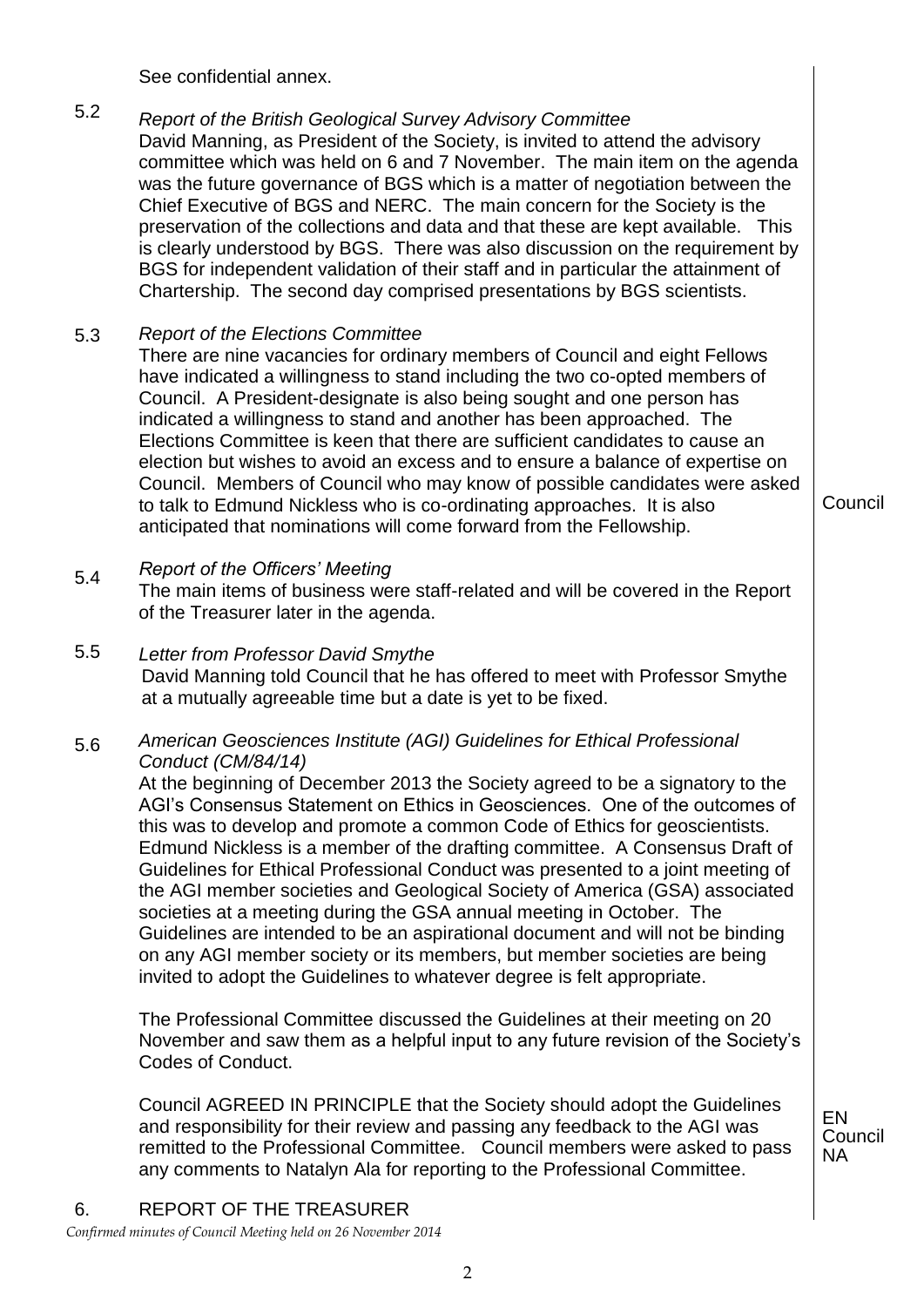#### 6.1 *Serious Incident Report (CM/85/14)*

The auditors have drawn attention to the requirements of charity law that the trustees as a matter of routine should take reasonable steps to assess and mitigate any risks to their charity's activities or beneficiaries, and to confirm that any serious incidents have been reported as part of the annual return. These incidents include significant loss of funds, significant sums of money or other property donated from an unknown or unverified source, unlawful activity by a member of staff or trustee including links to proscribed (banned) or terrorist organisations.

Council NOTED that there have been no serious incidents to report since the last meeting.

#### 6.2 *Report of the Investment Committee (CM/86/14)*

The Investment Committee met on 17 October. Peter Rigg has stood down as a result of moving abroad. The current membership is five people and the committee has gone out to seek new members to increase the membership to seven plus the Chair. The fund managers, UBS, gave a warning about possible difficulties in achieving the £250k income target in 2015. They have been asked to provide a modelled set of options for approaches to managing the portfolio over the next year which will be circulated to committee members by the end of December. This exercise will be repeated in the middle of the year to better inform the 2016 budget.

#### 6.3 *September Management Accounts (CM/87/14)*

As a result of a budgeting error, September is showing an apparent deficit of £241k against a surplus budget of £26k. The latest forecast outturn position suggests an operating surplus for 2014 of £400k compared with a budgeted deficit of £79k. The Lyell Collection, book sales and conference department performed particularly well.

#### 7. REPORT OF THE FINANCE & PLANNING COMMITTEE

#### 7.1 *Report of the Finance and Planning Committee (CM/88/14)*

The main items of discussion were the Budget for 2015, the current position in respect of the renewal of the Burlington House lease, review of the September Management Accounts and a mechanism within the evolving financial strategy that links the Business Plan to the Budget and allows closer control of surpluses by the Committee and Council. A paper will come to the February meeting of Council.

7.2 *Burlington House Lease (CM/89/14)*

See confidential annex.

### 7.3 *Budget 2015 (CM/90/14)*

Council discussed the budget at their September meeting. Version 6 of the budget was discussed by the Finance & Planning committee at its 12 November meeting. The key points are:-

- that the 'Core' surplus (on day-to-day activities of the Society) was similar in 2015 to the 2014 expected outturn, at just over £600k;
- that the 'Additional Activities' cover what has previously been labelled as 'Business Plan' and 'Projects', and that expenditure on these reduces the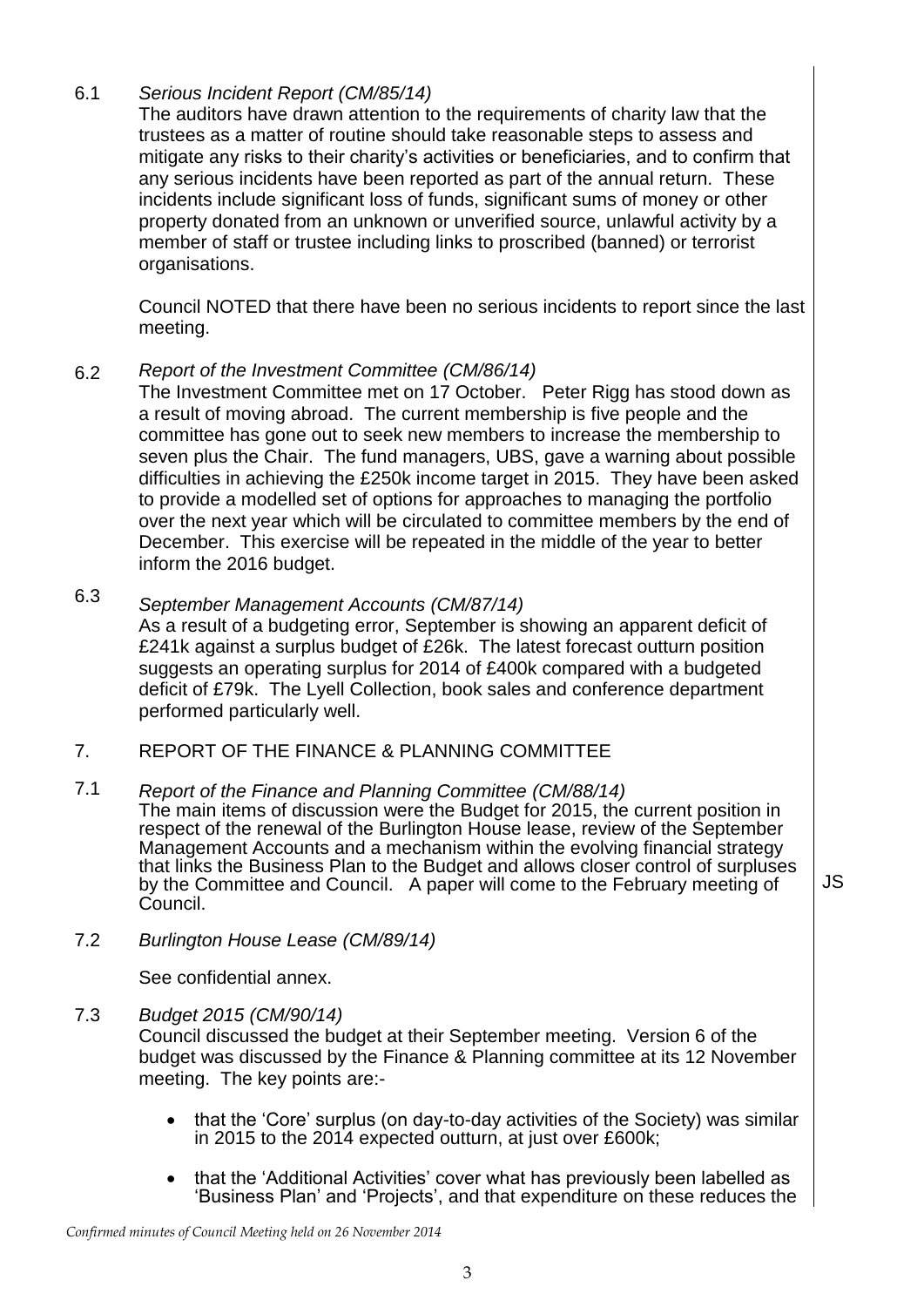accounting surplus to £283k *(Adjusted to £243k once the additional bids are included)*;

- that other provisions, primarily for acquisition of library books and transfers to designated reserves, further reduce the net surplus to £137k *(£97k after the additional bids are included)*
- that it is this net surplus that becomes the contingency 'pot' against which bids submitted during 2015 might be placed.
- The main differences between 2014 expected outturn and the 2015 budget is the inclusion in 'Additional Activities' of a provision for building works of £250k. This is to cover the potential costs that are likely to be charged by the landlord for maintenance and repair of the external fabric of Burlington House after the new lease is signed in 2015. There is also a significant increase in the Capital Budget to reflect a £180k provision for the CRM/ Finance System Replacement Project – it is currently assumed that this will commence in 2015 and take place over two years, with a similar provision in 2016.

The Finance & Planning Committee approved the following bids for inclusion in the budget:-

- i. to increase the hours of one of the Society's Education Officers in order to take forward new initiatives;
- ii. to provide for a 1-year temporary position of Education Administrative Officer to support the activities of the Science, Education and Communications team;
- iii. to provide a one-off grant to Geology for Global Development, a not-forprofit organization that promotes geology within the context of international development (£2k in 2015); and
- iv. to support a collaboration of learned societies in funding an individual to represent their scientific and charitable interests within a parliamentary context (£5k over 3 years from 2014).

Council APPROVED the budget for 2015.

#### *Salary Review 2015*

See confidential annex.

7.4 *Outcomes from September residential (CM/91/14)* The notes from this meeting have been circulated to Council. There are actions particularly on the chairs of the main committees and there will be an update to February Council on progress. NB

Nic Bilham was thanked for his work.

8. AWARDS FOR 2015 *(CM/92/14)*

See confidential annex.

9. APPEALS REVIEW (*CM/93/14)*

It was reported at September Council that in the last year three appeals for nonvalidation as a Chartered Geologist have come to Council and two more were in process. In view of the exceptional number of appeals David Shilston, former

*Confirmed minutes of Council Meeting held on 26 November 2014*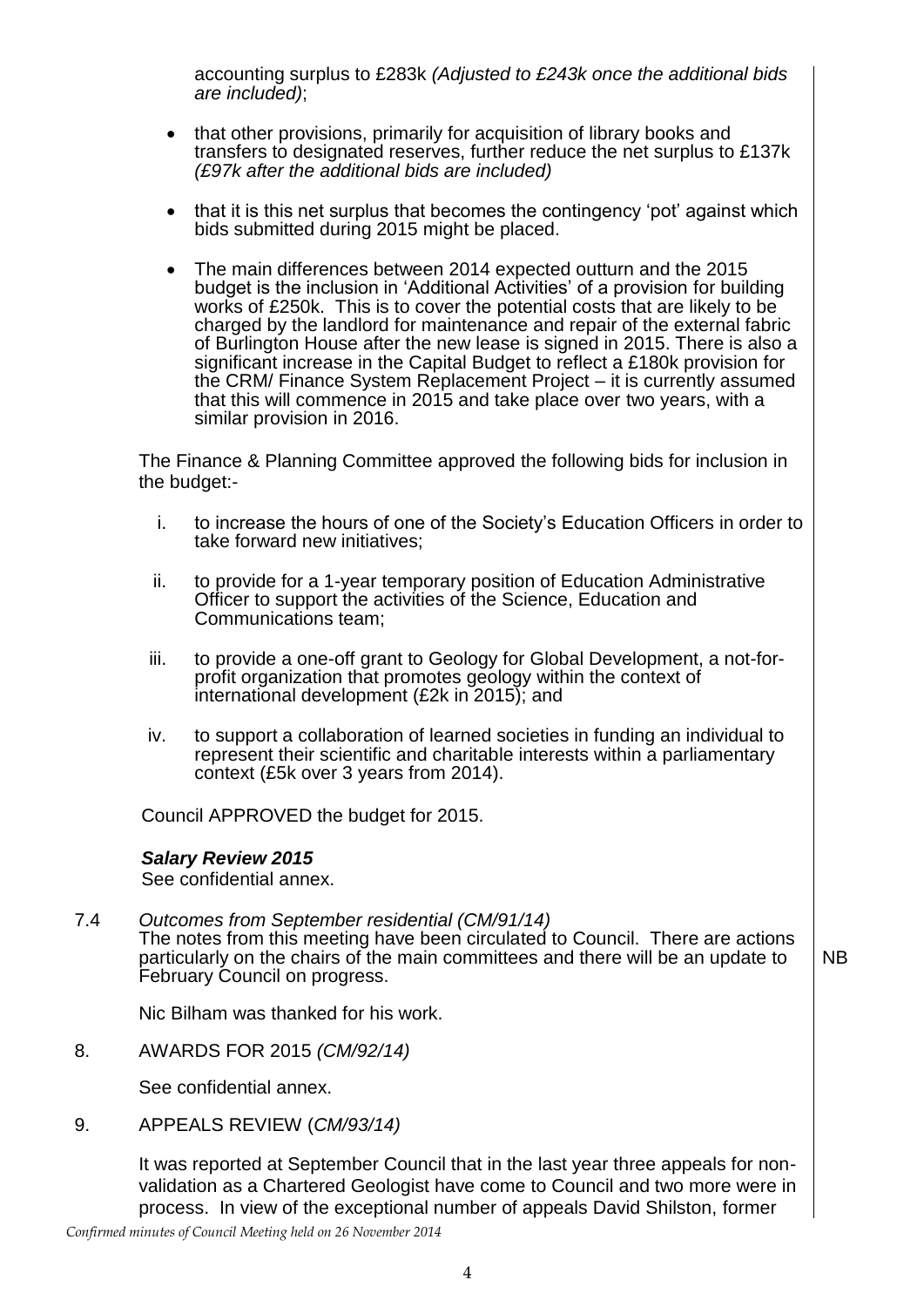|     | President, and Tricia Henton, former Secretary Professional Matters, were asked<br>by Council to carry out a review to see if there were any common issues.                                                                                                                                                                                                                                                                                                                                                                                                                                                                                                                                                                                                                                                                                                          |           |
|-----|----------------------------------------------------------------------------------------------------------------------------------------------------------------------------------------------------------------------------------------------------------------------------------------------------------------------------------------------------------------------------------------------------------------------------------------------------------------------------------------------------------------------------------------------------------------------------------------------------------------------------------------------------------------------------------------------------------------------------------------------------------------------------------------------------------------------------------------------------------------------|-----------|
|     | Council AGREED that the recommendations identified in the report should be<br>remitted to the Professional Committee for review and action as appropriate.                                                                                                                                                                                                                                                                                                                                                                                                                                                                                                                                                                                                                                                                                                           | <b>NA</b> |
|     | Natalyn Ala said that some of the recommendations have already been actioned<br>such as improving clarity on the website and she would welcome comments from<br>Council on these changes.                                                                                                                                                                                                                                                                                                                                                                                                                                                                                                                                                                                                                                                                            | Council   |
| 10. | DIVERSITY, EQUALITY AND INCLUSION UPDATE (CM/94/14)                                                                                                                                                                                                                                                                                                                                                                                                                                                                                                                                                                                                                                                                                                                                                                                                                  |           |
|     | Tricia Henton, Diversity Champion, thanked Edmund Nickless and Zachary<br>Lamdin for their input. She said the following action has already been taken:-                                                                                                                                                                                                                                                                                                                                                                                                                                                                                                                                                                                                                                                                                                             |           |
|     | On 6 October the Geological Society became a signatory to the Science<br>$\bullet$<br>Council Declaration on Diversity, Equality and Inclusion.                                                                                                                                                                                                                                                                                                                                                                                                                                                                                                                                                                                                                                                                                                                      |           |
|     | She has written to all Society staff to communicate this new strategic priority<br>$\bullet$<br>and to invite input. She has also written a piece for the December/January<br>Geoscientist to inform the Fellowship of this new commitment.                                                                                                                                                                                                                                                                                                                                                                                                                                                                                                                                                                                                                          |           |
|     | Dedicated web pages are now available to promote the Society's<br>$\bullet$<br>commitment to diversity at www.geolsoc.org.uk/diversity                                                                                                                                                                                                                                                                                                                                                                                                                                                                                                                                                                                                                                                                                                                               |           |
|     | The following action is in hand:                                                                                                                                                                                                                                                                                                                                                                                                                                                                                                                                                                                                                                                                                                                                                                                                                                     |           |
|     | A Diversity Review Outline identifying planned forward action has been<br>$\bullet$<br>drafted. This document identifies key areas where action might be<br>implemented over the next two years;<br>A high level audit of the Society's website and other key communications<br>$\bullet$<br>will be carried out by consultants to identify unconscious bias and ways the<br>Society might better promote its commitment to inclusion;<br>A Diversity Monitoring form has been drafted. This form will be included<br>with application forms for new joiners and existing Fellows will be invited to<br>complete the form online. Monitoring will begin from the end of January<br>2015 to allow time for building and testing the online platform. Tricia Henton<br>confirmed that information will be held in a way compliant with data<br>protection legislation. |           |
|     | Council NOTED the progress to date and that this will be a standing item on the<br>agenda. They also welcomed the suggestion that all reporting committees<br>include Diversity, Equality & Inclusion as a standing agenda item. Council<br>members were asked to send any further comments to Edmund Nickless.                                                                                                                                                                                                                                                                                                                                                                                                                                                                                                                                                      | Council   |
| 11. | REPORTS OF THE EXECUTIVE (CM/95/14)                                                                                                                                                                                                                                                                                                                                                                                                                                                                                                                                                                                                                                                                                                                                                                                                                                  |           |
|     | Council NOTED the reports.                                                                                                                                                                                                                                                                                                                                                                                                                                                                                                                                                                                                                                                                                                                                                                                                                                           |           |
| 12. | REPORTS OF STANDING COMMITTEES (CM/96/14)                                                                                                                                                                                                                                                                                                                                                                                                                                                                                                                                                                                                                                                                                                                                                                                                                            |           |
|     | Council NOTED the brief report of when the committees met.                                                                                                                                                                                                                                                                                                                                                                                                                                                                                                                                                                                                                                                                                                                                                                                                           |           |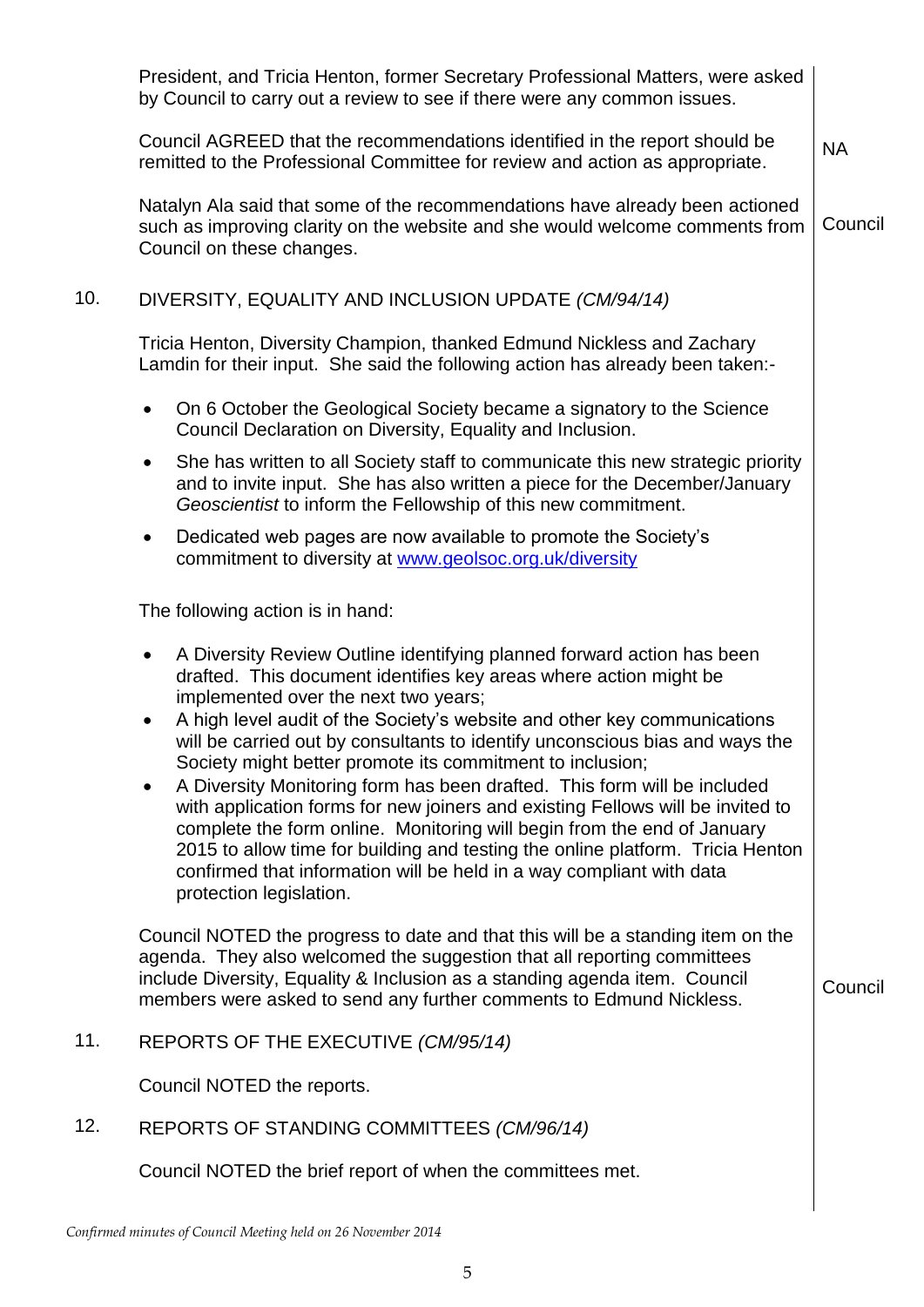Al Fraser said the Science Committee met on 22 October and worked to a new agenda structure which put more emphasis on reporting between the Science Committee and the Specialist Groups via assigned Science Committee "tags". It was agreed that a small working group will be formed of committee and staff members to review the status of the current Flagship meetings and to make recommendations regarding any requirement for additional such events. A report will be made to February Council.

AF

AF

Council

### *Shale UK 2015*

The Science Committee are supportive of proceeding with this event. The agenda has been drafted and it is progressing well.

### *Membership of Science Committee*

Active steps are being taken to find two student or early career members of the Committee via Twitter and Facebook. Progress will be reported to February Council.

### 12.1 *Report of the Professional Committee (CM/97/14)*

Natalyn Ala said that main items discussed at the Professional Committee meeting held on 19 November had been covered earlier in the agenda such as the Appeals Review by David Shilston and Tricia Henton and also the re-design of the Chartership web pages. This re-design followed discussion at the Chartership Committee about the need for some dedicated web pages for Scrutineers to help with the Scrutineering process, the main objective being to provide adequate information for the Applicants, Scrutineers, Sponsors and Mentors to ensure full understanding of the process and what is required, and that the information is transparent and easily accessible to the relevant parties. Natalyn Ala encouraged Council members to look at these web pages and forward comments.

Chris Eccles, who is one of the Society's delegates, attended the Council of the European Federation of Geologists meeting in Brussels, with Edmund Nickless and Nic Bilham, on 22-23 November. The main points of discussion were:-

- i. Attracting and retaining National Associations (NAs) (i.e. member bodies).
- ii. Mutual recognition agreements with Canada, South Africa and Australia.
- iii. Reinvigorating EFG Panels of Experts on topics of political interest.
- iv. Gathering data from NAs in preparation for the revised EU Professional Qualifications Directive, in respect of university and later professional training standards.
- v. Developing the value of the EurGeol title.
- vi. Translation and February 2015 launch of European edition of GSL 'Geology for Society' report (7 languages so far).
- vii. EFG's 2015 budget (core turnover is of the order of €120k).
- viii. Horizon 2020 (H2020) projects

Item iii: Edmund Nickless will be addressing.

Item viii: EFG is inviting its NAs to participate, potentially at two levels (basic and additional), in two projects. The overall scope is:

- INTRAW (International Cooperation on Raw Materials) to map and develop new cooperation opportunities related to raw materials between Europe and other developed nations.
- KINDRA (Knowledge Inventory for Hydrogeology Research) to create

*Confirmed minutes of Council Meeting held on 26 November 2014*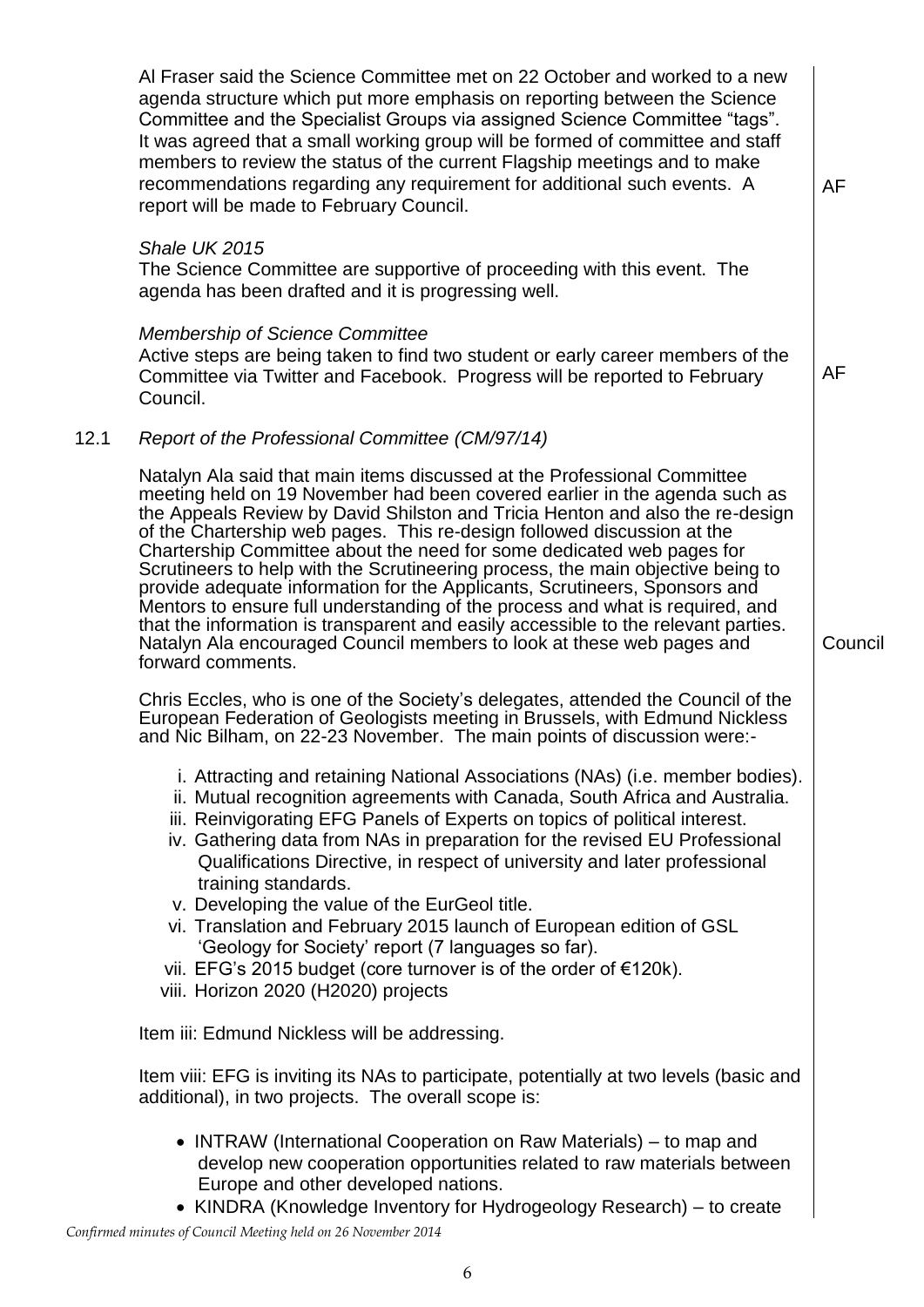an inventory of existing research and data, and to use this to identify critical research challenges.

EFG will distribute funds it receives from the European Commission for this purpose to those NAs that agree to take part. All participating NAs will receive the same fixed amount for each of the projects to which they contribute, in respect of a basic work package. NAs will also have the option of carrying out additional work, and further funding will be distributed in respect of this work, in proportion to the effort expended and its perceived impact.

Natalyn Ala said there was concern at the Professional Committee about the time involved for staff particularly for KINDRA. Chris Eccles reported that it is proposed that it will be undertaken by a temporary member of staff (ideally a recent MSc graduate) with modest supervisory input and the best estimate is that the funds on offer will cover the associated costs.

David Norbury said that the Society is a founding member of EFG and as such should participate. David Manning said the agreements have been carefully scrutinised and are not open-ended.

Council AGREED that the President should sign the agreements for GSL to participate in both INTRAW and KINDRA but in doing so should talk with the Hydrogeology Group and other organisations such as the Groundwater Forum. DM NB

CN

### 12.2 *Report of the Publications & Information Committee*

Colin North said that the committee met on 13 November and was preceded by the Chief Editors' Forum.

The committee felt it is important that the Library space review is progressed and as part of that pick up points raised at the September Council residential about looking at the building from a diversity and inclusion point of view. A small group is being formed which will comprise the chair of the Library Users Group and others and will meet in January. It is planned to bring a report to February Council.

The committee also discussed the technology that supports the Lyell Collection. It is important to keep this up to date and Neal Marriott and Publishing House staff brought forward a list of technological improvements to meet the needs of subscribers. Some items are covered in the budget for 2015 but there might be a need to bring extra items to the Finance & Planning Committee.

#### *Code of Publishing Ethics (CM/98/14)*

The Publications and Information Committee has recently approved a number of changes to the Code of Publishing Ethics, which is covered by Requlation R/FP/7, to take into account situations that have been brought to its attention. These issues include:

- Peer review after author revisions
- Sample and data collection
- Breaches of the Code.

Since the Regulation was last approved the name of the committee has changed from Publications Management Committee to Publications & Information Committee. Colin North said that the recommended amendments cover current issues. The committee is looking at other issues and it may be necessary to revisit the regulation and make further recommendations for amendment. The committee is also formulating a tighter protocol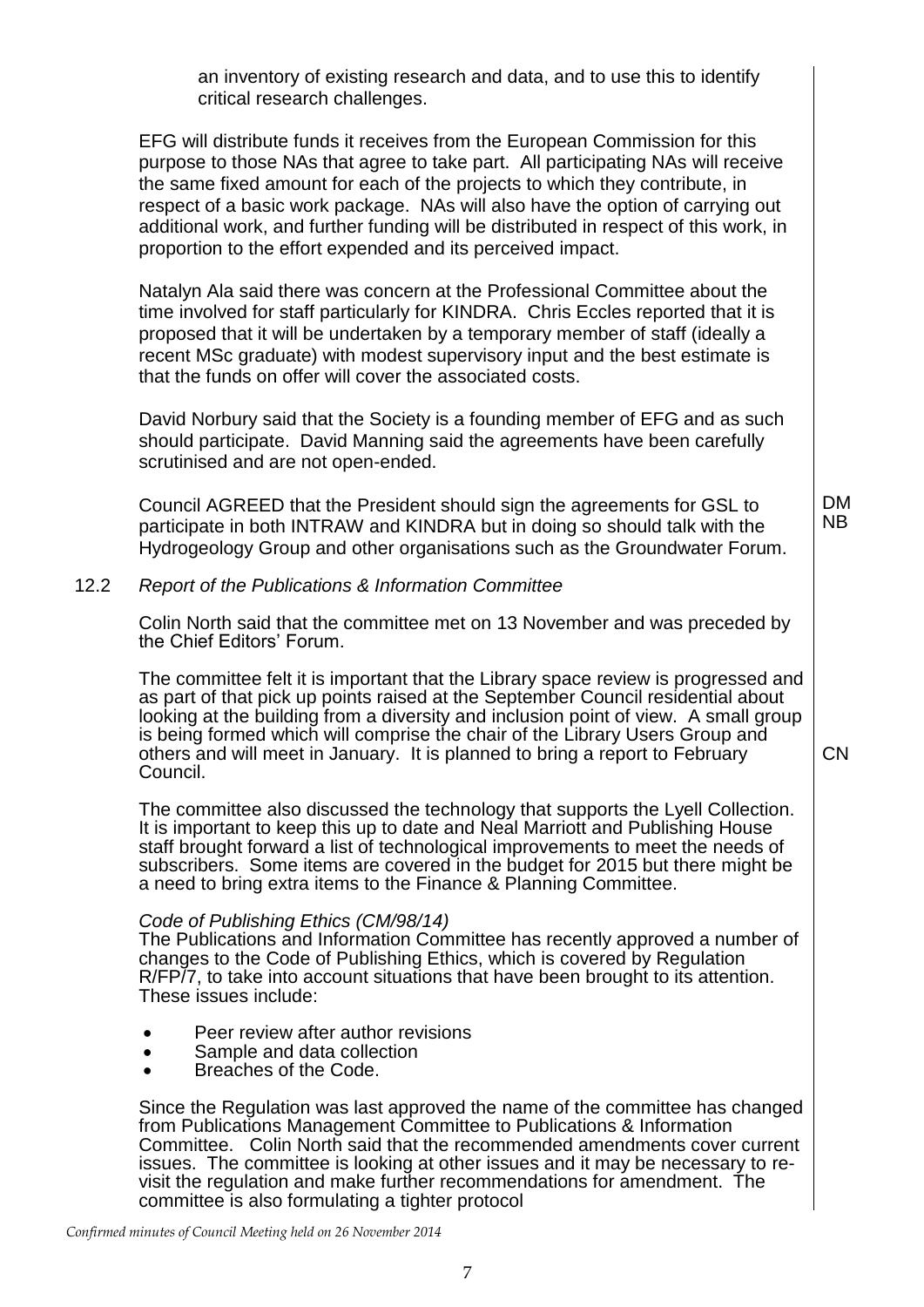### Council APPROVED the amendments to Regulation R/FP/7.

#### *New literature search pricing structure (CM/99/14)*

At the February 2013 Council residential members of Council identified a need from corporate organisations for expert literature searches and recommended a separate higher priced literature searching service for Corporate Affiliates. The Library Users Group approved the proposed pricing structure in June 2014.

Council APPROVED the new literature search pricing structure.

### *Open access discount for Fellows (CM/100/14)*

The Society implemented its policy on open access on 1 April 2013 in order to comply with new policies announced by Research Councils UK. Since then authors publishing in any of our owned, co-owned or contract published journals, or any of our book series hosted on the Lyell Collection, may publish via a Gold or Green open access route.

In the case of Gold open access the author is charged a fee (Article Processing Charge, or APC) which contributes towards the cost of publicaton, and the article concerned is then made freely available online to all users.

The Gold OA APC is currently £1500, and Council have agreed that a discount of £250 should be available for Fellows. In applying this discount the Publishing House has implemented a requirement that at least 50% of the authors of such a paper must be Fellows of the Society, in order to avoid the (albeit unlikely) possibility of an author group adding an additional author who is a Fellow simply to qualify for the discount. This provision, however, has recently been challenged as unfair and not a true representation of Council's policy. It is proposed, therefore to amend the Society's Open Access policy by revising clause 4 as follows:

*APC charges will be reviewed for each coming calendar year, and may be waived for (eg) commissioned articles. A discount will be available for papers where the first author, or at least 50% of the authors, are Fellows of the Society, and discounts may be offered to authors from developing countries.*

Council APPROVED to change to the Society's Open Access policy.

12.3 *Report of the Science & External Relations Committee* Alan Lord said discussion at the last meeting had been the delivery plan for the

Science Strategy and the thematic years. 2015 is the Year of Mud and 2016 the Year of Water. The Science Committee has been asked to look at the years beyond.

The Geoconservation Committee held a very successful meeting on 24 November. Rob Butler who chairs the committee has done an outstanding job in revitalising it, assisted by Florence Bullough.

12.4 *Independent Review Panel – national geological screening (CM/101/14) (Natalyn Ala declared that she may have a conflict of interest)* Alan Lord reminded Council that at its June meeting, at the request of the Department of Energy & Climate Change (DECC), it was agreed that the Society would establish an independent panel to review the guidance for national geological screening to be developed by Radioactive Waste Management Ltd

NM